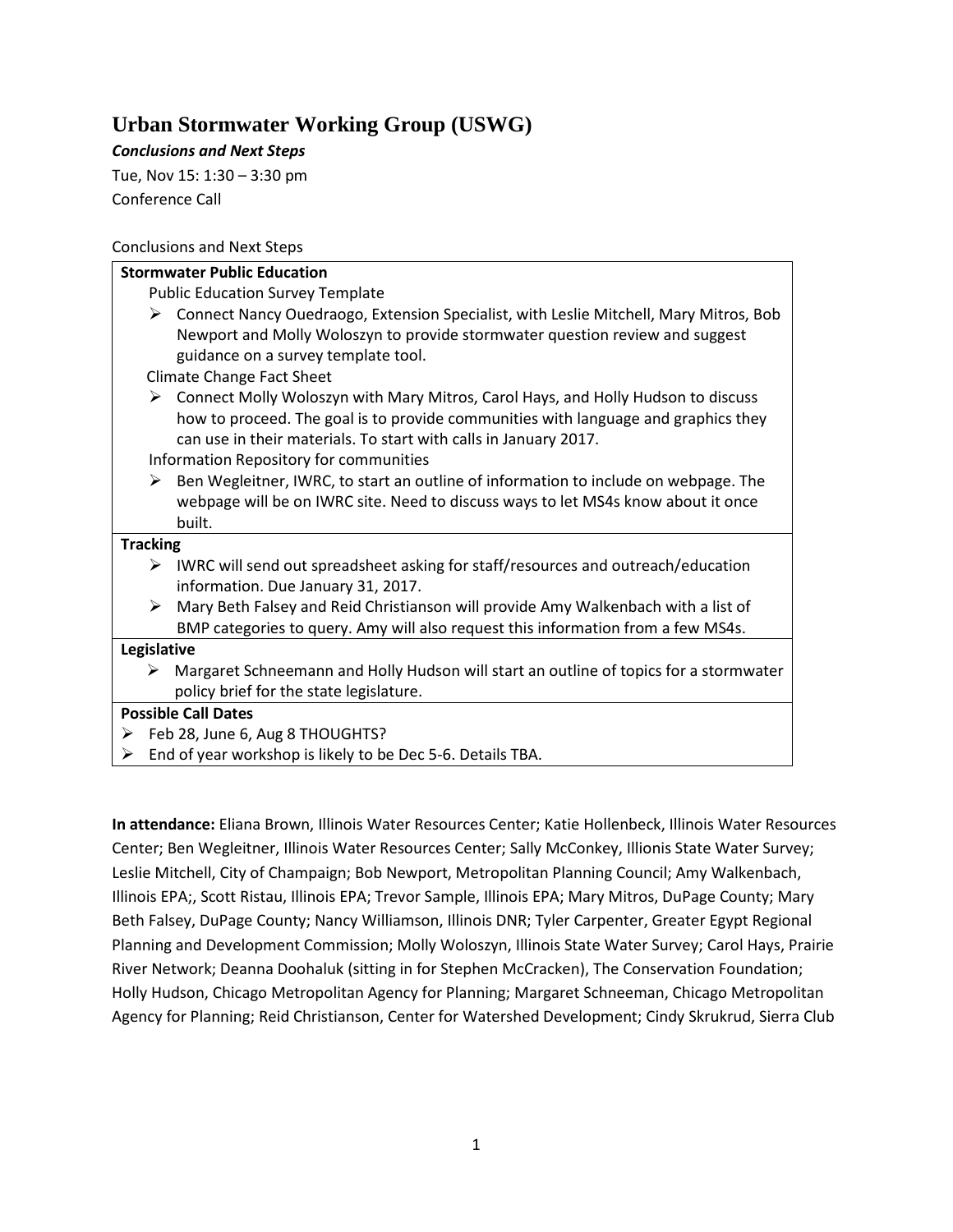**Eliana Brown:** I did not send out full notes from our last discussion, just next steps, does anyone know a Laura Kissner? Maybe I will release the notes to the group, as they may jog someone's memory. So on our Powerpoint, I would like to reiterate the committee charge, which includes exploring funding, coordinating outreach, etc. For the goals today, we will discuss public education, and have a legislative and tracking update. With public stormwater education, I will brief you on ideas that people had. Nancy Ouedraogo is an extension specialist based in Champaign County. Extension already has a template and the idea behind that is that the municipality can use this template to ask question and develop surveys for a lot of different resources. She couldn't be on the call as she had a scheduling conflict. But she is excited to integrate stormwater questions in this survey. The survey link is under the environmental link in the stormwater questions section under solid waste and environment. This is to give you an idea of how this would work in the future to export these questions. She has a list of additional questions she wants to add. Molly has agreed to look at the climate change questions. Within the MS4 permit, there is an annual review of public education goals.

**Leslie Mitchell:** I created a survey with Survey Monkey, but we never sent it out to the public, so it would only be a reference. The next step is how you know your data, where is it going, and how to submit it to EPA.

## **Eliana Brown:** Mary Mitros?

**Mary Mitros:** I would be happy to help. You can tailor outreach and education based on results that we received.

**Leslie Mitchell:** How did you do it?

**Mary Mitros:** We did it on Survey Monkey. We did some outreach, did a press release, promoted at events, and did what we could with it.

**Bob Newport:** It might not be bad to have mailing list to see if you have represented people. We want to make sure that we are not biased because of motivated people. How do we get it into people's hands, but also how do we make them respond.

**Mary Mitros:** We direct mailed them to residents, but it was on a smaller scale.

**Eliana Brown:** How many did you send out?

**Mary Mitros:** It was a small neighborhood, maybe 700-1,000 surveys were sent out for flooding.

**Eliana Brown:** What was the response?

**Mary Mitros:** I'd have to look. It was a good response from targeted communities, backed by the Home Owner's Association.

**Eliana Brown:** Mark Schleusener is state statistician for the Department of Agriculture. I wonder if he would be willing to help.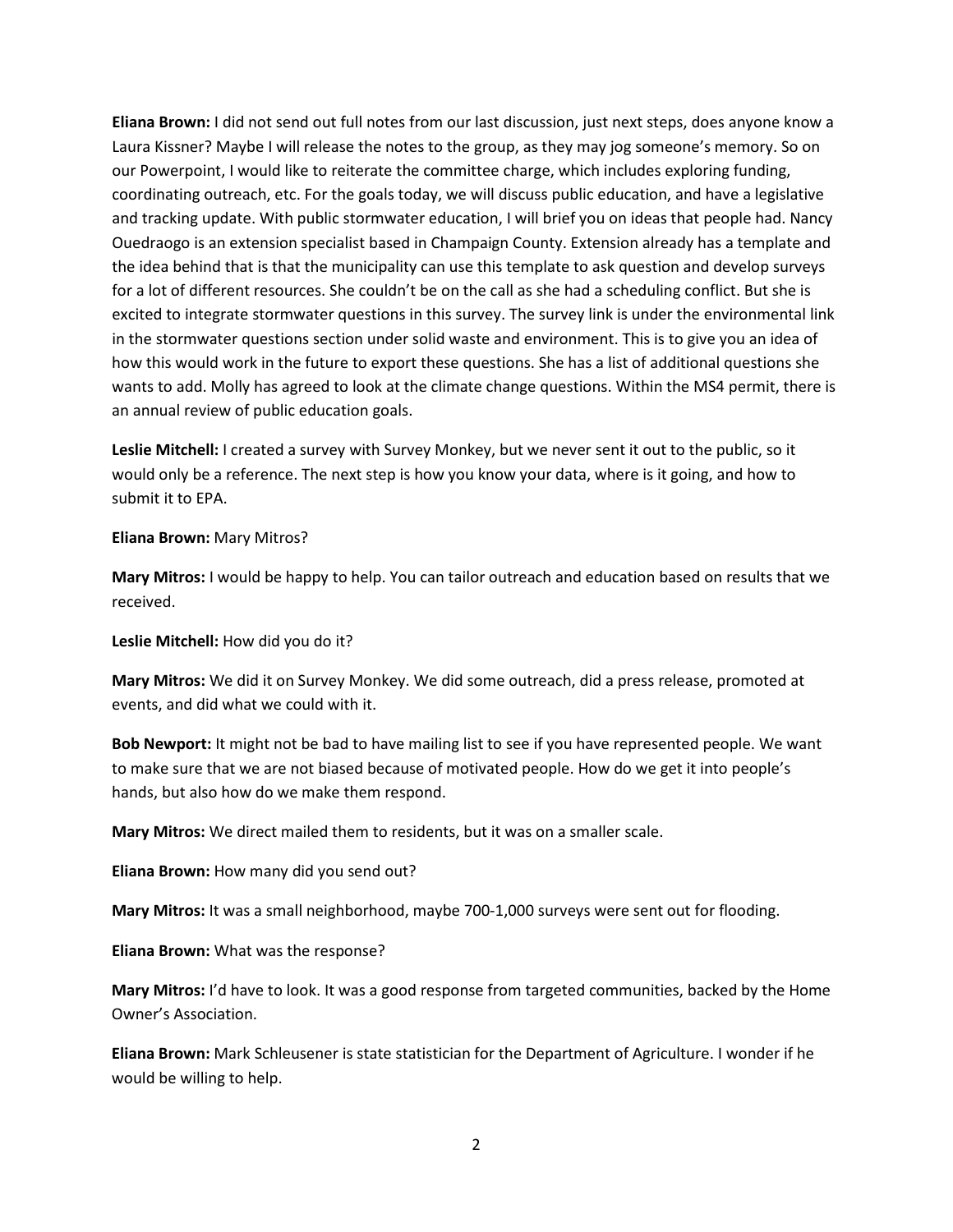**Amy Walkenbach:** Sure, it's worth asking. He can develop a survey, but the content is not him. The agriculture community is driven by surveys.

**Cindy Skrukrud:** I'm confused because for the MS4 community is the survey to communities or do people survey residences to answer these questions?

**Eliana Brown:** The purpose is to help MS4s evaluate their public education programs.

**Bob Newport:** Cindy Skrukrud, you can do an evaluation of program without the survey, but the survey would be one more tool for communities to evaluate overall.

**Cindy Skrukrud:** I just see real difficulties in trying to survey the public.

**Carol Hays:** To what end is the question? We need to understand the extent. How is our programming doing? You can do a pre- and post-test with the same group. It depends on the purpose of trying to gain overall knowledge. At least we can get information across and then know enough is going on. We need to know what outcomes for what purpose.

**Mary Mitros:** How we did it, when I first got in this position was that it didn't matter what kind of group we got. It was about language for the everyday person and what they knew. We haven't done a survey in a few years, but we would like to do it.

**Eliana Brown:** I will put Mary Mitros and Leslie Mitchell in touch with Nancy Ouedraogo.

**Bob Newport:** The next question is how to distribute it and how to respond to it. It is an important piece of the puzzle.

**Leslie Mitchell:** I'm sorry to interrupt, but I have to leave. We have a complaint that I need to address.

**Eliana Brown:** Okay, now we will move on to the next new resource. Here is another gap, the stormwater impacts of climate change. Molly Woloszyn is on the line to see if she could help with that, perhaps with developing a fact sheet. Molly?

**Molly Woloszyn:** I am an extension climate specialist. I have a joint appointment with the Midwest Climate Center and Illinois-Indiana Sea Grant. For climate change outreach, we look at historical trends, and futures, and talk to communities and other groups about climate change. In terms of where I fit into the fact sheet, there is so much information to what pertains to climate change and what to address. How do you approach the topic of climate change? How should you go about doing this?

**Bob Newport:** Communities have had success not labeling the sheet "climate change" but discussing storm size, instead of it hanging out by itself.

**Mary Mitros:** I completely agree. A fact sheet that communities can use and pull information from is great.

**Eliana Brown:** We would not format it, but provide language and graphics.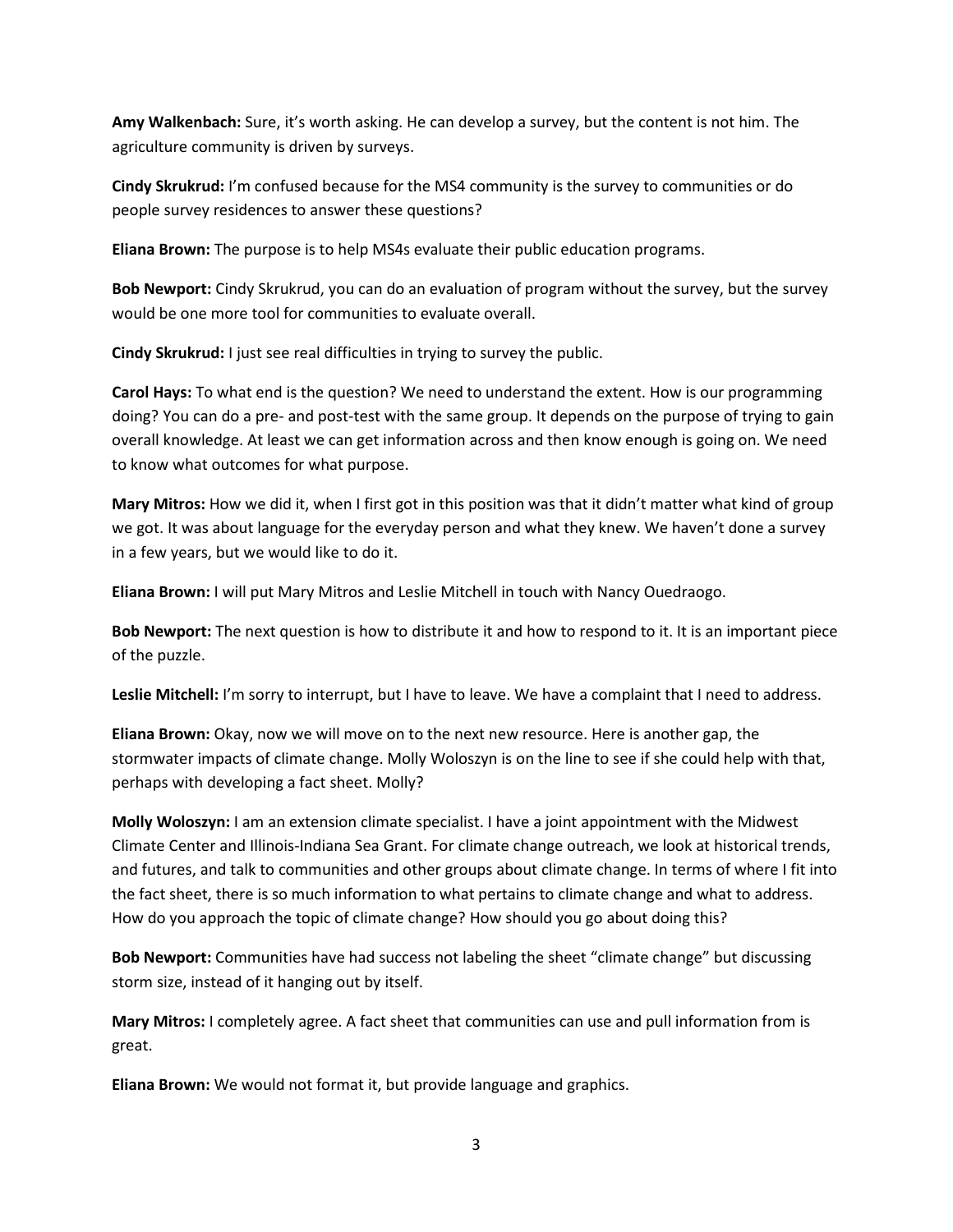**Mary Beth Falsey:** I looked at the EPA tool, the CREAT climate change resiliency tool (Climate Resilience Evaluation and Awareness Tool). It is for drinking water utilities. It is provided for us based on area. It looks at altered surface water quality, flooding, loss of wetlands, etc. These are things we will be incorporating.

**Bob Newport:** The goal is to provide a resource for communities. I will put in a plug for CREAT. You can create a map or graphic on how weather will change and it is easy to create. But lots haven't looked at the tool.

**Mary Beth Falsey:** What is it going to do? What about documentation of information that it comes from the source?

**Eliana Brown:** Molly helped develop a tool.

**Molly Woloszyn:** The assessment tool is different. This is assessing a critical facility to reduce flooding vulnerability in the future.

**Sally McConkey:** Think about it for a city's stormwater management. More frequent storms are more street flooding. This is a tool to look at critical facilities from climate change perspective.

**Molly Woloszyn:** Someone from the Sally McConkey team helped me develop the tool.

**Sally McConkey:** Urban infrastructure, etc. information derived from a report in terms of city storm sewers.

**Bob Newport:** I agree. Communities have a problem with "we should say something about climate change but we're not sure what to say."

**Sally McConkey:** Going along with Bob Newport, as for green infrastructure planning with communities, they are calling it extreme weather events and everyone understands that.

**Molly Woloszyn:** We found it effective to use that terminology as well.

**Eliana Brown:** In addition to Mary, would anyone else like to be connected to Molly?

**Carol Hays:** I would like to. I am being asked to do presentations for communities and would like to connect with her.

**Holly Hudson:** CMAP would like to be connected too. I had a question. I thought there was a flood vulnerability tool with the Illinois State Water Survey. Is it available?

**Molly Woloszyn:** It was released a week ago. It is available online to the public.

**Carol Hays:** Is it a community tool or a tool for individuals?

**Molly Woloszyn:** It is for individuals, critical facility managers in particular.

**Eliana Brown:** Can someone send me the CREAT tool?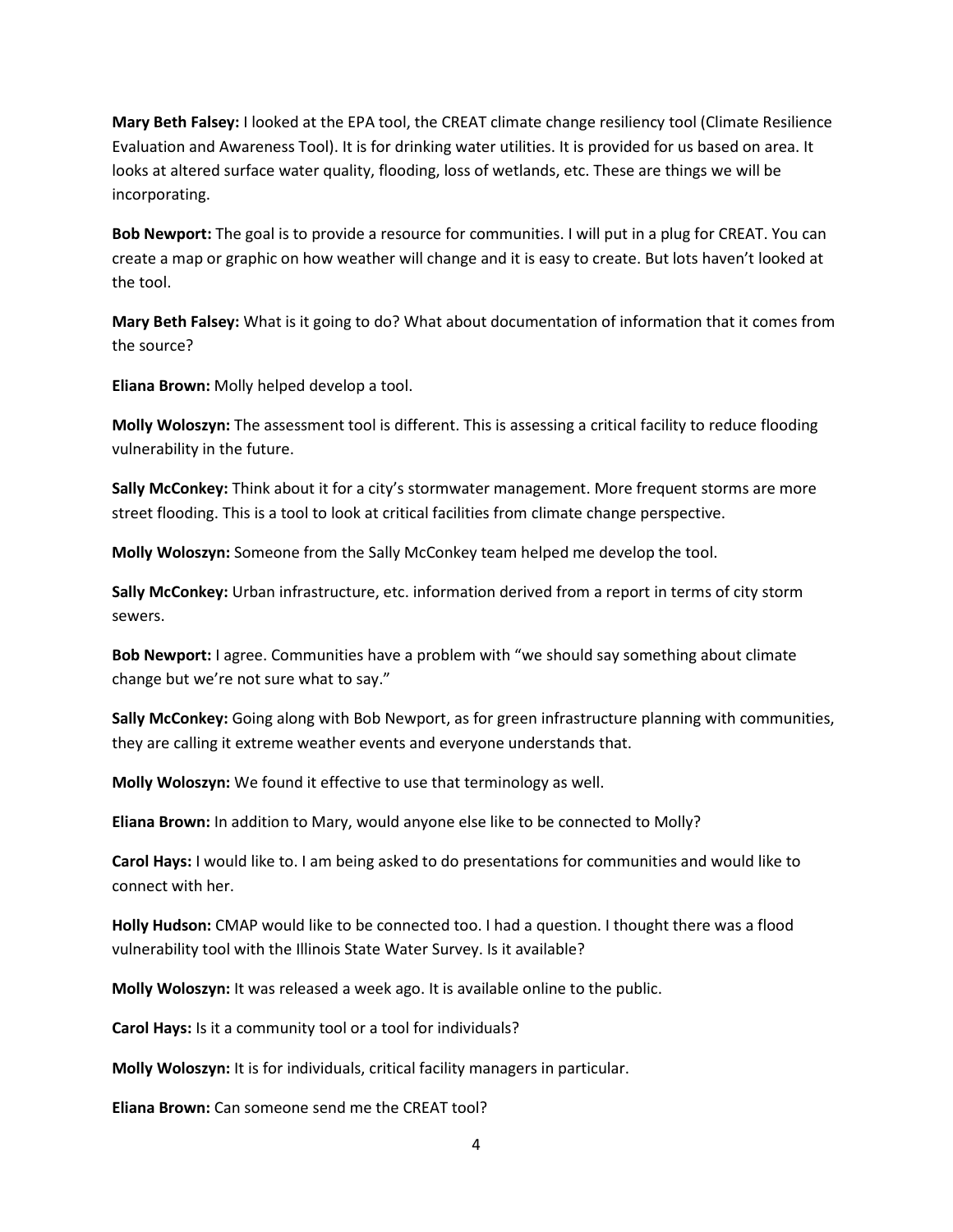**Amy Walkenbach:** I can. It looks like it was made for anyone to use it.

**Bob Newport:** What about blending together? A survey? Other resources?

**Eliana Brown:** What is a good way of bundling these things together? As far as being able to get information to MS4s? We could put this information on one of the water center webpages on the site. We could link to some of the things that exist and iron out terms of use. This is a topic of discussion for this group. How do we disseminate what we develop to MS4s?

**Bob Newport:** If we had a home for information we can put links to DuPage County, etc. A page is good to put all of that stuff on. What is one place that can be a home for it and is easy to maintain and update? What about IEPA?

**Eliana Brown:** I will talk to the assistant director and see if IWRC can do it.

**Amy Walkenbach:** It would be a lot easier if IWRC could host a page and we can link to that.

**Bob Newport:** We may find examples of success stories and can have a link to that.

**Eliana Brown:** CMAP and DuPage are doing a lot of work and it is impressive.

**Nancy Williamson:** Since we are talking about a site that communities can go to, what about whole counties that can complete the stormwater policies and ordinances. Functioning counties are doing quite well because they are sharing.

**Amy Walkenbach:** I definitely see that as an issue as an agency. We don't have the resources to help those counties develop programs. It's more like "do what you can in the limits of the law."

**Eliana Brown:** This might be a project for Ben to gather information for the website.

**Ben Wegleitner:** I think great idea to develop a repository.

**Sally McConkey:** I believe the model ordinance is prepared under contract for IDNR. The focus group for stormwater ordinaces for stormwater municipalities is pared down but has green infrastructure. If we find funding, we can enhance it with water quality aspects.

**Eliana Brown:** Who are Brian and Paul?

**Sally McConkey:** They are with IDNR, in the Water Resources section. Paul is a flood insurance coordinator and Brian is his associate. Brian does the Northeastern part of the state and Paul does the rest of Illinois.

**Carol Hays:** We can profile what Senator Rezin is doing with the county. She has done a great job of raising awareness and looked at policy. She got floodplain managers trained and helped small communities with repetitive flooding issues.

**Sally McConkey:** She gets funding from the Army Corps of Engineers.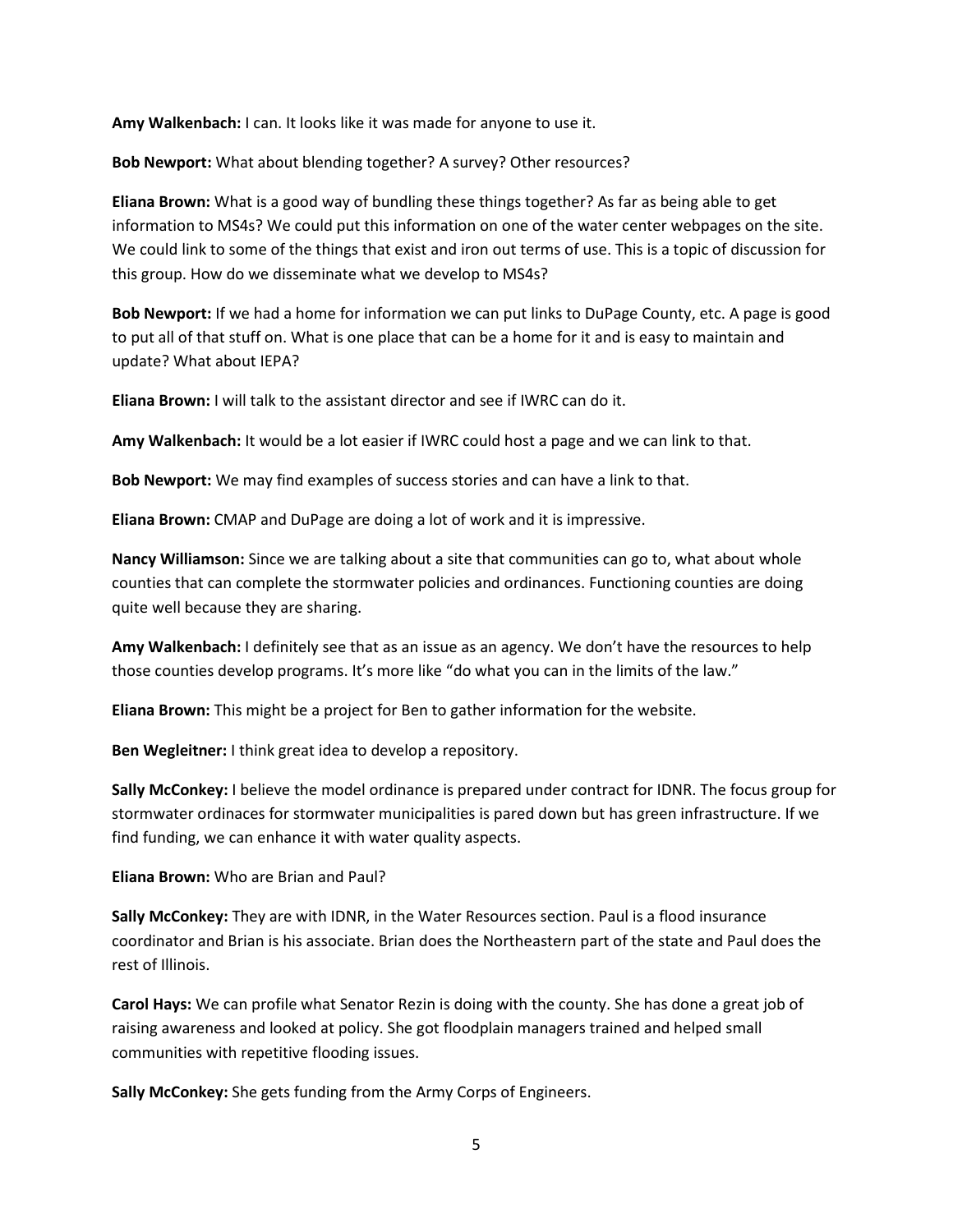**Carol Hays:** Just talking about basics is informative.

**Bob Newport:** It is good to have some information between nutrients and stormwater to take the opportunity to highlight nutrient benefits and think about a phased effort.

**Eliana Brown:** We will create an outline what we want to have on there and send out to the group. We can prioritize what we want to put on there.

**Bob Newport:** I think it's a great idea. You can tailor what you write.

**Eliana Brown:** We can have individual discussion with terms of use. That way we can keep authorship and have sensitivity for that.

**Holly Hudson:** With CMAP work, everything is public as long as citations are there.

**Mary Mitros:** You can put it as guidance in how you talk about green infrastructure, etc.

**Holly Hudson:** There are so many comprehensive plans that mention green infrastructure or stormwater, so you can pick a few best examples.

**Mary Mitros:** USEPA is a repository of what others have done throughout the country. Some have brands and they include that. People can get an idea of how to make a cohesive brand for own materials.

**Eliana Brown:** Anything else? Okay, well we are going to move on to a tracking update. BMPs will be tracked, along with data sources, and who will track. We need to track implementation progress. Put together an outline of biannual report. Very standard format. There is an update to science assessment. We have a committee report. Appendices to make summary tables in the report and an outline of the committee report. We are renaming reports. Here is a recap of staff members working on nutrients. There is an update regarding stormwater in biannual report. As for an update of existing initiatives, here's a list. These are in the strategy. Are there any new initiatives that we should ask about that didn't get into original strategy? We would want to know about by January 31. Amy?

**Amy Walkenbach:** Well you are missing about 100 initiatives. But where do you draw the line?

**Bob Newport:** The monitoring requirement is to evaluate effectiveness of MS4s. Can explain how the monitoring program works. Can we mine MS4 reports to figure out how many BMPs are implemented?

**Amy Walkenbach:** In subsequent reports, we need to come up with a way to easily mine the information.

**Sally McConkey:** It needs to be looking at collaborative efforts.

**Eliana Brown:** Can you write a paragraph and get it to me by January 31?

**Sally McConkey:** Yes.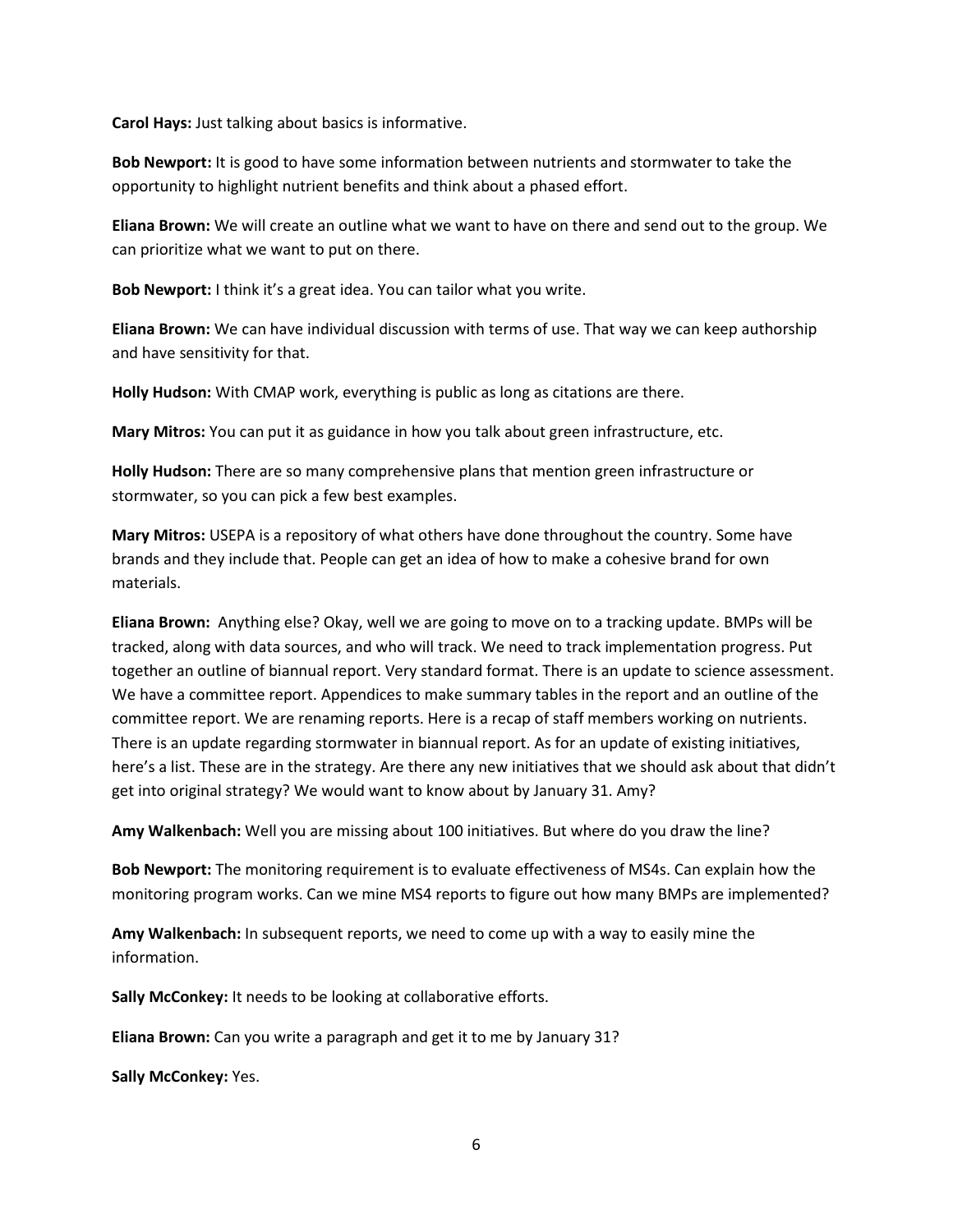**Amy Walkenbach:** We will have to start compiling and drop some stuff eventually. Programs aren't being implemented, but they are being developed.

**Bob Newport:** It's setting up framework and looking ahead.

**Amy Walkenbach:** The first report is setting a baseline for the future.

**Eliana Brown:** I have also asked Amy to talk about IGIG and 319 projects.

**Amy Walkenbach:** We can pull BMP information for IGIG and 319 projects. How do we present these to a bigger workgroup? For each individual BMP? How many rain gardens have we implemented? What are the load reductions? Or we can take certain BMPs and put them into groups. One group is permeable pavement, another is naturalized detentions, bioswails, etc. Once we figure this out we can pull the data from the 319 and IGIG. We may not get response for the first year, but it is good for the future.

**Carol Hays:** What about reporting done at individual homeowner and municipal levels? So that we get a sense of the depth of adoption?

**Amy Walkenbach:** That's going to be a little more difficult.

**Carol Hays:** We won't know if households adopt rain barrels, etc.

**Amy Walkenbach:** Trying to get at how many people have put in a raingarden is difficult. I would rather not have to dig through several hundred MS4 report to mine that data out. We can start small by asking a municipality, then develop a system and fill out the form that is required to be filled out.

**Eliana Brown:** Did Aurora have a template for this?

**Holly Hudson:** The Fox River Study Group had a BMP reporting tool.

**Cindy Skrukrud:** We have developed it for the Fox River watershed to analyze impacts of stormwater BMPs on phosphorus reduction within our watershed.

**Amy Walkenbach:** We can look at the reporting format.

**Bob Newport:** It is a good starting point. Rural BMPs are reported under 319 tool estimated for nutrients. It's a very useful tool for reporting.

**Eliana Brown:** Do we want to report individually or report grouped BMPs?

**Mary Mitros:** Statewide scale is a little much. But we will take another look at the database. It might be too much.

**Reid Christianson:** I'm a fan of lumping. It is nice to see breakdown of jurisdictions. County, etc.

**Sally McConkey:** Locational information?

**Mary Mitros:** In the BMP database?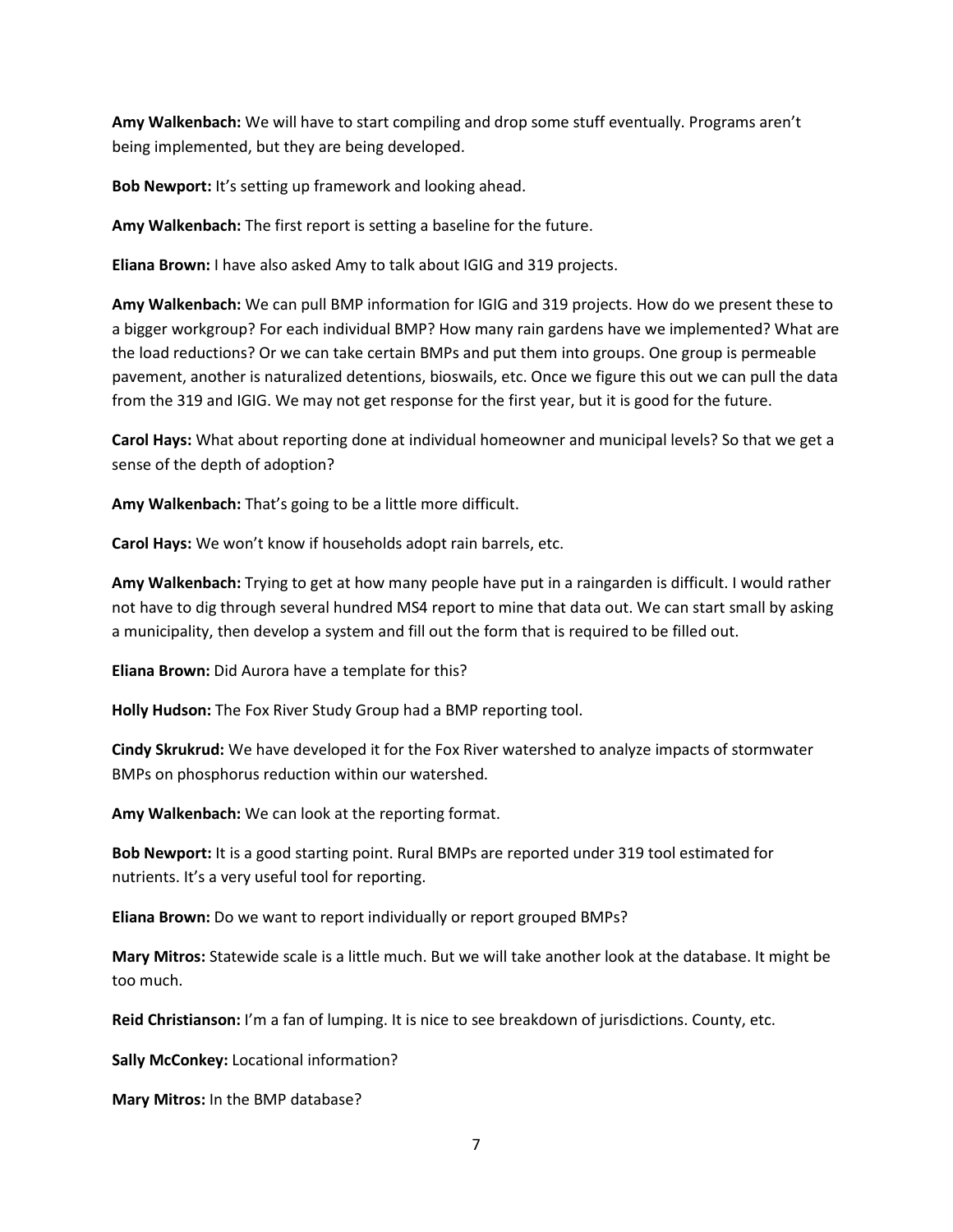**Sally McConkey:** Yes.

**Bob Newport:** In terms of sorting and generating reports, out of 70, we can lump these together and lump those together so the computer can give you those groupings.

**Holly Hudson:** RMMS? Can you pull it out on a map server?

**Amy Walkenbach:** We couldn't lump BMPs.

**Sally McConkey:** We have been collecting information about floodplains or areas that have a certain issue. Is there thought about allowing people involved to locate and track them?

**Reid Christianson:** I'm a big fan of tracking. There are groups that offer tracking services. That might solve long term problems.

**Sally McConkey:** Is it a georeferenced tracking system?

**Reid Christianson:** They are in house records, but then on a platform to draw information from.

**Amy Walkenbach:** Sounds like you know how to do it right.

**Sally McConkey**: Something for this group to tackle is to get people to track BMPs. Perhaps a prepackaged tool?

**Carol Hays:** A citizen group can track where there are BMPs.

**Amy Walkenbach:** At the agency, we are refining our role.

**Eliana Brown:** With the biannual report, what can we put in this? What can we be developing for a future report? We need to have information from 2017. It doesn't mean we can't develop better tools going forward.

**Bob Newport:** Data on BMPs and load reductions is reported by Section 319 grant recipients but we don't have that source of information for many/most MS4s which since they have not received Section 319 grants. MS4s do submit program reports, but the data on BMPs installed is reported using different metrics and thus it is difficult to quantify BMP implementation and results across MS4s.

**Amy Walkenbach:** Should reach out to more active groups? Ask if they can provide information by this January? Load reduction, BMPs, etc., and we can include in the report as here's what we can get so far?

**Mary Beth Falsey:** We know what we have implemented. My question is are you looking for MS4s implemented? There are a lot of them that have been permitted.

**Amy Walkenbach:** For the first slice, MS4 implementing.

**Mary Beth Falsey:** I would agree, we don't have load estimates now.

**Amy Walkenbach:** We can show a lot of progress from one report to the next.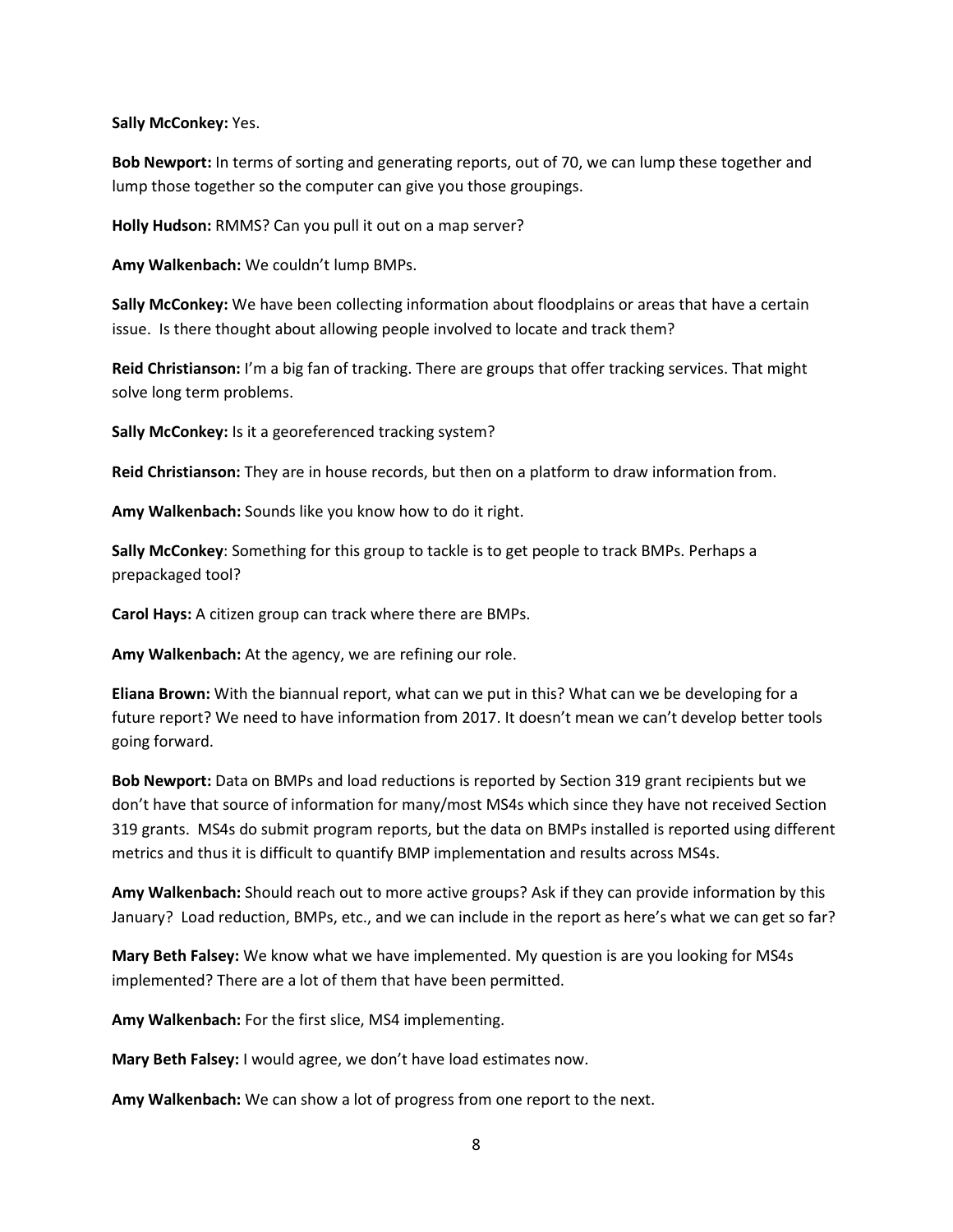**Nancy Williamson:** We are gathering from when to when for the report?

**Eliana Brown:** Agriculture and point source has 2011 as their starting date. For going forward Amy, what do you need from us?

**Amy Walkenbach:** Date wise? Drafted out categories.

**Eliana Brown:** When would you need to have decisions made for that?

**Amy Walkenbach:** That not a real hard pull. We would like to get the request out.

**Eliana Brown:** Mary Beth, can you get info to Amy by end of November?

**Reid Christianson:** I can also help if you'd like.

**Mary Beth Falsey:** I can send it to you for checking over.

**Eliana Brown:** Moving on to the legislative update: On screen is where we are at for getting report out. The information is displayed on the screen. The original idea is a series of workshops. One of our point people were pulled off into another direction. Currently we have backed off of the plan of a legislative workshop. Margaret, can you explain what you've done with water pricing and education?

**Margaret Schneeman:** We have a full cost water pricing initiative. It is a 4-page policy memo about the issue and a cover page. Eliana and I were chatting and thinking about capacity issues, and doing a shorter briefing sheet. Is that something you can all use as a resource?

**Bob Newport:** It is hard to get policymakers to come to a workshop. It is good to get it into the hands of policymakers to read at their own leisure.

**Eliana Brown:** I have contacted Rick. Maybe he could do a review. It's a fresh perspective and he was happy to do that.

**Bob Newport:** A good step is an outline of what we would like to communicate to elected officials and then you can break it into chunks and multiple people can help.

**Holly Hudson:** Each has to be whittled down.

**Bob Newport:** It should be reader friendly, user friendly, etc.

**Eliana Brown:** Does someone want to lead on getting something started?

**Margaret Schneeman:** I'll do it.

**Holly Hudson:** What's the first topic you're touching on?

**Bob Newport:** "Why do we care" is a great start.